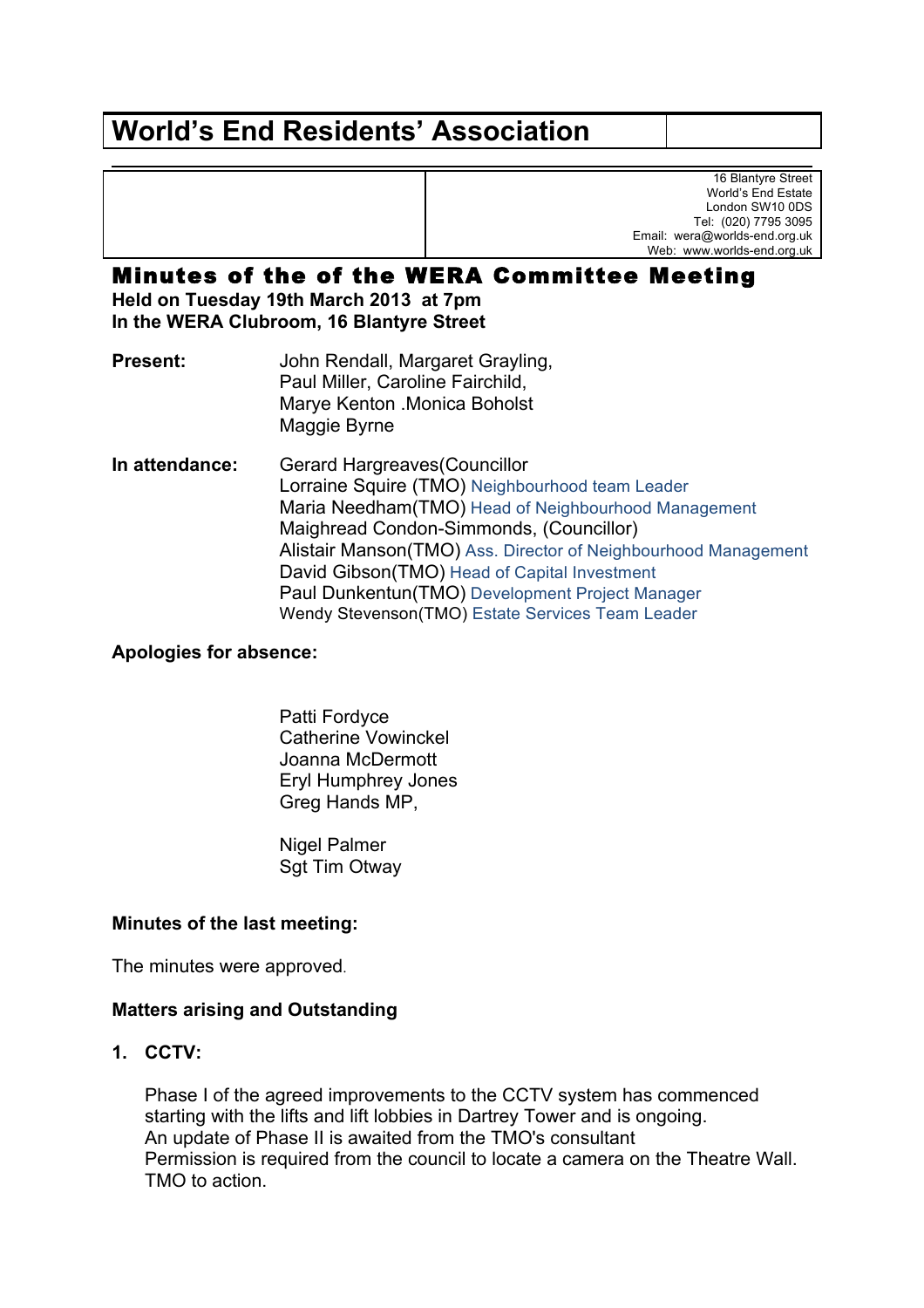A dedicated and trained member of the TMO site office staff was still to be nominated to review CCTV recorded footage.

## **2. Digital TV:**

CV reported that the requirements of the contracts are as *stated* in the contracts but that it was not know as to whether the requirements, as set out in the contracts, are being met.

There was no report from the (TMO) as to whether the contract conditions are being met.  $\bigcirc$   $\bigcirc$   $\bigcirc$ 

#### **3. Lighting:**

Maria Needham has reported that 6 monthly checks are carried out and that any defects reported are repairs instructed under a 5 days work order. The TMO recognises that there are areas for improvement and that the TMO's M&E department are speaking to the Contractors and asking for remedial action to be made.

#### **4. Roof Gutters:**

The (TMO) previously reported that remedial work is to be carried out to several roofs. Details are still awaited from the TMO management.  $\bigcirc$   $\bigcirc$   $\bigcirc$ NP had previously asked for copies of Maintenance Contracts (TMO) reported that the maintenance contracts are the responsibility of Andy Marshall TMO) These included:-Doors

**Walkways** Roofs

The contracts do not require regular but quarterly inspections. Problems identified by the TMO should to be dealt with promptly. Update required from  $TMO$   $O$   $O$ 

Maria Needham has reported that the Lift and Central Plant Contract is currently going through a Tendering Process.

#### **5. Fire Doors:**

**EHJ** had previously expressed concern that the many of the Fire Door Closers were not operating correctly nor were located in the correct position. PM stated that a report from Briton Door Closers that was sent to the TMO on 27th September 2011 and other occasions has not been acknowledged. The report highlighted the diversity of closers being used and that, in many instances, the closers were not suitable for purpose.

DH (TMO) had previously reported that an audit was being carried out on the closers. The report will be copied to the committee.  $\bigcirc$   $\bigcirc$   $\bigcirc$   $\bigcirc$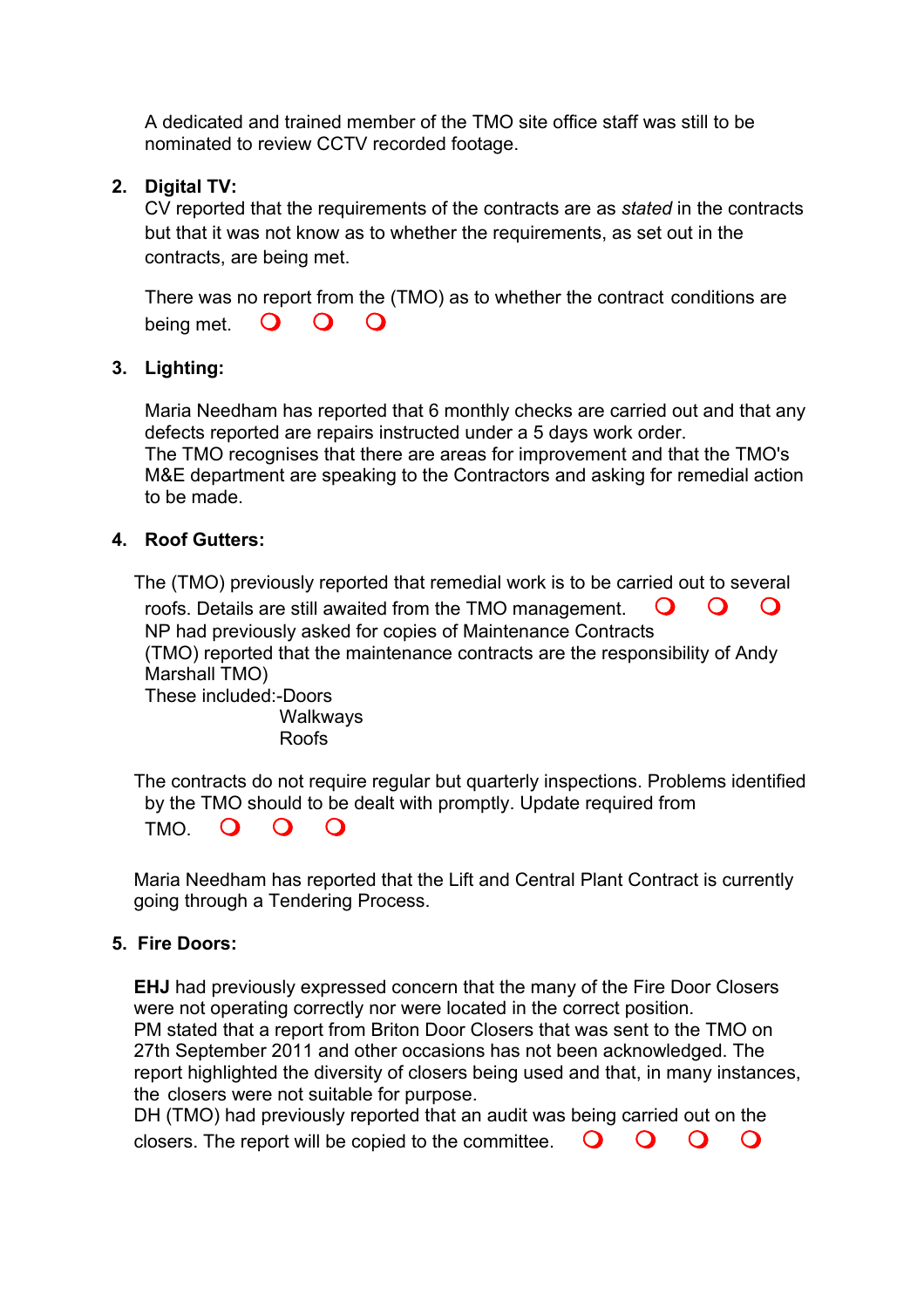EHJ also expressed concern at the boarded up fire doors on the 14th floor of Greaves Tower despite previous complaints to the TMO. Maintenance schedules are still awaited from LS (TMO) as promised despite being available from the  $(TMO)$   $\mathbf{O}$   $\mathbf{O}$   $\mathbf{O}$ 

#### **6. Fire Risk Assessments:**

DH (TMO) has issued the FRAss reports.

Red/Amber actions required were not included with the

# reports.  $\bullet$   $\bullet$

PM will review these reports and report to the next meeting  $\bigcirc$   $\bigcirc$   $\bigcirc$ PM again brought to the attention of the committee and the TMO the recent fatalities reported in the local media concerning High Rise buildings and that an Enquiry was currently being heard on the Lakanal House tragedy in Southwark.

#### **7. Tenants Handbook:**

Previously agreed amendments to the Tenants Handbook with regards to the Fire Evacuation Strategy have not been actioned nor could the TMO inform the meeting as to when this would be in hand or who within the organisation is responsible for issuing the amended document.

The seriousness of this inaction was stressed, by those residents in attendance, in particular on behalf of those older and handicapped people living on our estate.

LS (TM0) reported that the new hand book had not been updated because the 'flexible tenancy' agreement had not been resolved.

LS (TM0) to update.  $\bigcirc$   $\bigcirc$   $\bigcirc$ 

#### **8. Anti Social Behaviour:**

Concern was again expressed at the number of gangs hanging around the walkways/staircases smoking/taking drugs.

People are still congregating and drinking on the steps adjacent to the Halal **Butchers** 

The committee expressed concern at the time taken to take any action. It was agreed that a full list of TMO contact telephone numbers be drawn up and displayed on notice boards in all lift lobbies.  $\Box$   $\Box$   $\Box$ 

#### **9. ARB(Area Review Board) Bid:**

The failure of the 'Flashpoint' bid means that a sum of money is available for alternative improvements.

The following suggestions have been proposed:-

(i) Paint floors of landings- still awaiting remedial proposals from

supplier/contractor to TMO

(ii) Paint ceilings of landings.

(iii) Changing thermostats to radiators. PM reported heating system operating is pressurised to 10bar. TMO engineers to advise. m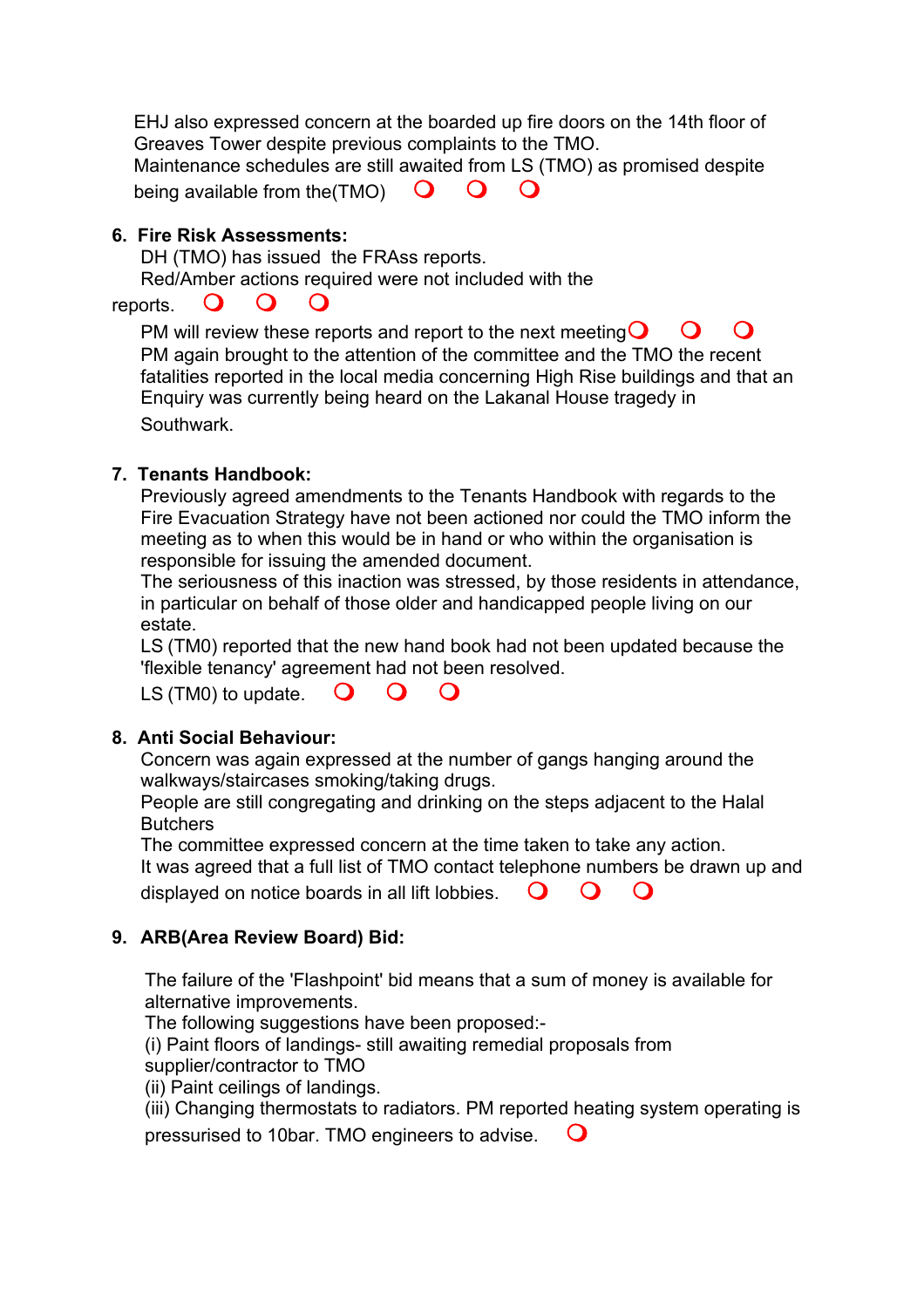A proposal that the money is transferred to further improvement of lighting/security.

Alistair Manson did not believe that approval would be required from a minimum of 50 tenancies as previously reported.

#### **10. Meetings Attended:-**

Margaret Grayling attended the 'Big Local' meeting which was discussing the Lottery Funding. Ongoing meetings are being called in the Primary School and the Theatre. Margaret stressed the importance of members to attend these meetings. The allocation of the monies will take time and will be spent in tranches over the next 10 years.

# **11. CPEG(Community & Police Engagement Group) .**

No further report

# **12. Cavity Wall Insulation.**

PM has agreed to meet with Carol McGarry (CM):- TMO Interim Project Manager, Assets and Regeneration to discuss all of the oustanding items related to this issue.

An independent consultant from the Building Research Establishment(BRE) will be in attendance.

The meeting will be held on 23rd March. Any other members of the committee wishing to attend to contact PM.

#### **13. Planting/Piazza**

Nigel Palmer had previously reported that the Friends of the Piazza Committee was being wound up.

Gerard Hargreaves(Councillor) has agreed to meet with John Rendall and Nigel to resolve the issue.

Meanwhile Smart are replanting the planters.

#### **14. Rubbish Collection:**

It was reported that waste bins under Dartrey Tower and the rubbish compound to the rear of the Chemists on Kings Road were still being used for the disposal of discarded vegetables and packaging from the Halal butchers.

The Council is monitoring the situation.  $\mathbf O$   $\mathbf O$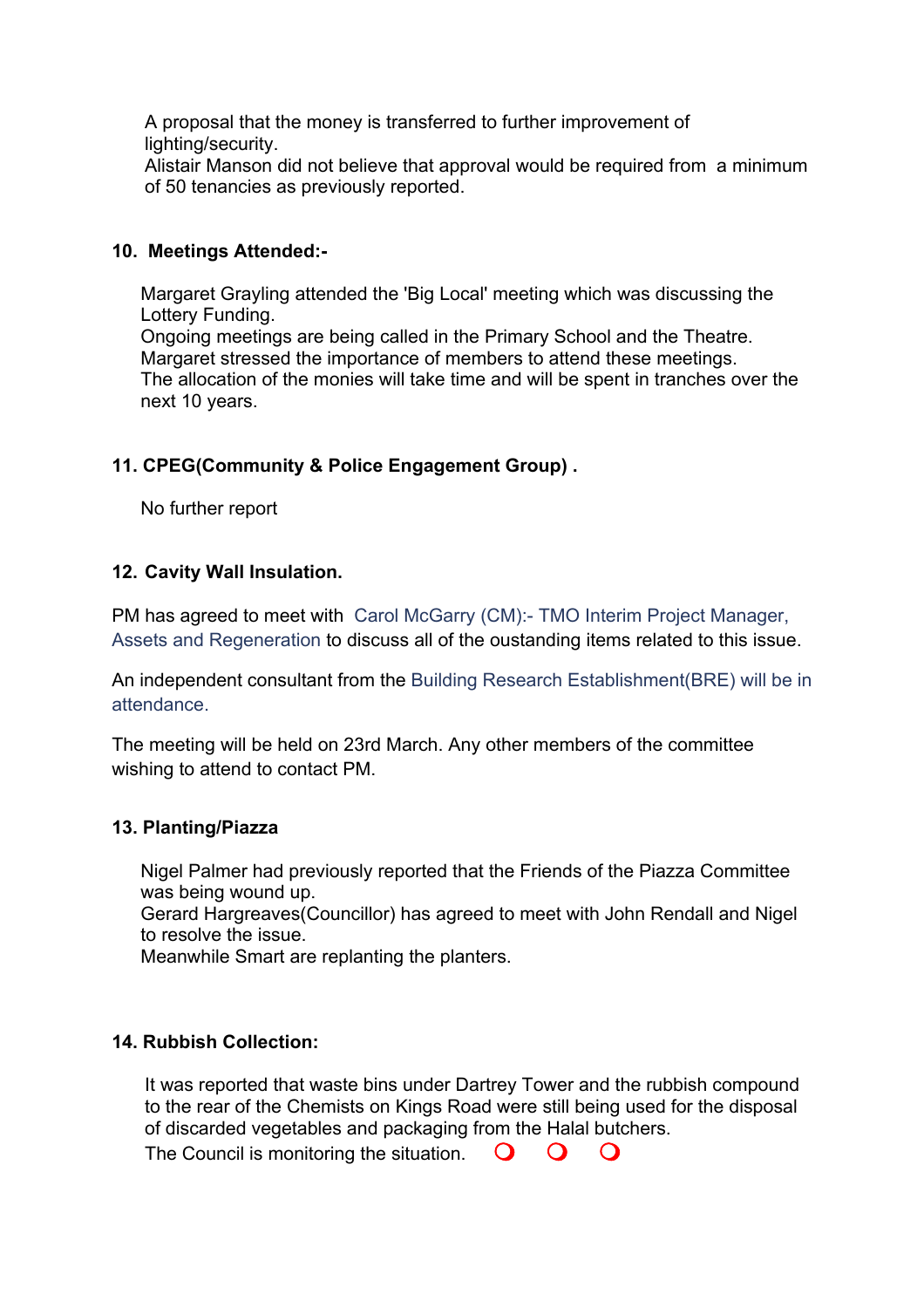#### **15. TMO Housing Management.**

Lorraine Squire (TMO) has issued Residents Leaflet on 'how to behave' relating to the dumping of rubbish out of windows.

However rubbish is still being thrown from windows

Janice Rae is responsible for Health and Safety issues and further action is required.

#### **16. Leaseholder issues:**

Concern was expressed at the disproportionate rise in the Building Insurance charge

Alistair explained that the insurance quote was obtained by the Borough and not the TMO and was a 'done deal'.

It was agreed that further consultation was required with Leaseholders in WEE and other Resident Associations.

Clarification was requested regarding the confused messages coming from the TMO with regards to the integrity of the main entrance doors into flats.

DH reported that the FRAss. report did not indicate any problems but that she would check this when copies of the reports have been issued.

On behalf of EW. PM asked for a copy of the correct specification for the door. DW(TMO) promised to do this ASAP.  $\bigcirc$   $\bigcirc$ 

## **17.AOB:**

.

#### **(i) Ventilation in Kitchens and Bathrooms:**

Foul smells were still being reported in various towers.

PM again explained that the ventilation system relied on a central vertical ventilation system in the central risers pulling foul air from the kitchens and bathrooms into a 'dry' duct. This relied on the large fans located on the roof of each riser. It was reported that these fans were operating correctly but that regular checks should be made.

However the foul drainage system was also located in the risers but in separate 'wet' pipes. These pipes are liable to the build up of grease and other 'nasties' and foul air can occasionally pass by the u-bends to sanitary fittings. It was suggested at the pipes. These pipes are liable to the build up of grease and other 'nasties' and foul air<br>can occasionally pass by the u-bends to sanitary fittings. It was suggested at the<br>meeting that a way of degreasing the central riser

#### **(ii) Committee/Community Room:-**

The (OCS) cleansing department was to be engaged to keep the committee room clean and tidy and to maintain standards.

Alistair Manson(AM) agreed to organise a 'strip and polish' or the improvement of the floors with other materials.

It was reported that the 'under 5's'club was subletting the room to other groups.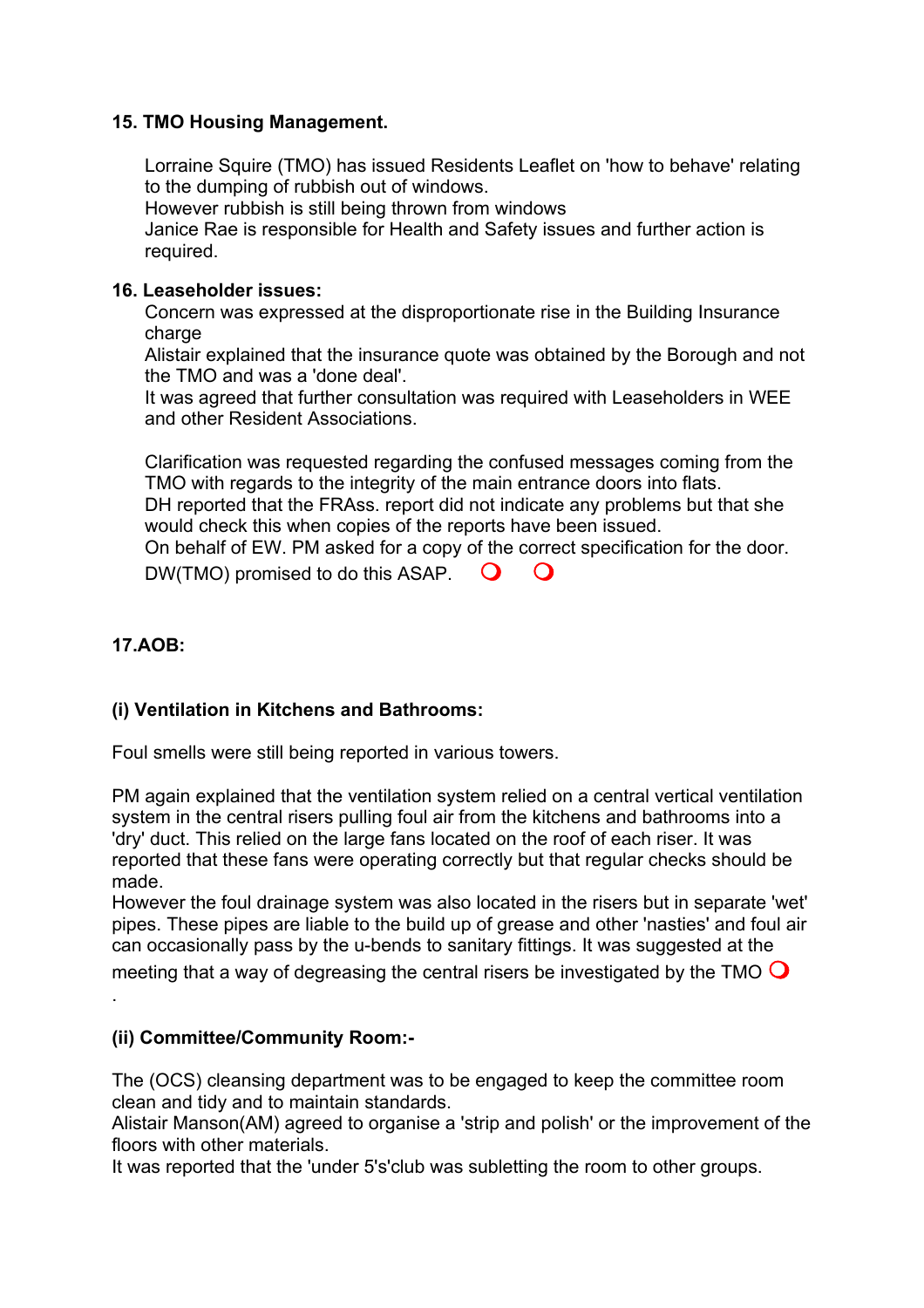AM reported that there is a review being carried out by the TMO as to the use and management of all clubrooms in their control and,hopefully, common sense would prevail.

AM agreed that consultation would be made with the WERA Commitee as to the future rules.

Prior to this consultation a review of the booking procedures for the Committee/Community room is required for the next meeting.

Owing to her work commitments Caroline has reluctantly resigned from being responsible for the booking of the Committee Room

(Post Meeting)- Payments were approved for Margaret Grayling (cleaning materials) and Caroline Fairchild (cleaning bill re-imbursement)

#### **(iii) Blantyre Centre**

No report

#### **(iv) Electronic Signage. Cremorne Road**

Members of the committee were asked to send objections to the extended planning application for the above .

# **(v) Open House Day:-.22nd and 23rd September 2013**

Volunteers required

#### **(vi) Boris Bikes:-**

Planning Application for 35 stands on the Piazza has been made. Objections are required before the 15th April. WERA is only allowed one objection. Individual objections are required. A majority of the committee agreed to object.

#### **(vii) 'Hidden Homes Blantyre :-**

Planning approval was given 12th Feb.

Contractors are Sunderland Construction.

Drawings/consultation will be explained at a 'drop in surgery' on 21st March between 16,00-20,00 hours.

The TMO confirmed that all 'Lifetime' housing standards had been met including 'disabled access standards'

An immediate concern was expressed at the relocation of the internal bathrooms to the external wall and the travel distance between the kitchens and the dining area. It was reported that the TMO would issue a news letter to all residents.

Noise restrictions will be enforced between 10,00 to 16,00hours

It was suggested that material storage could use a similar location to that in the underground car park.